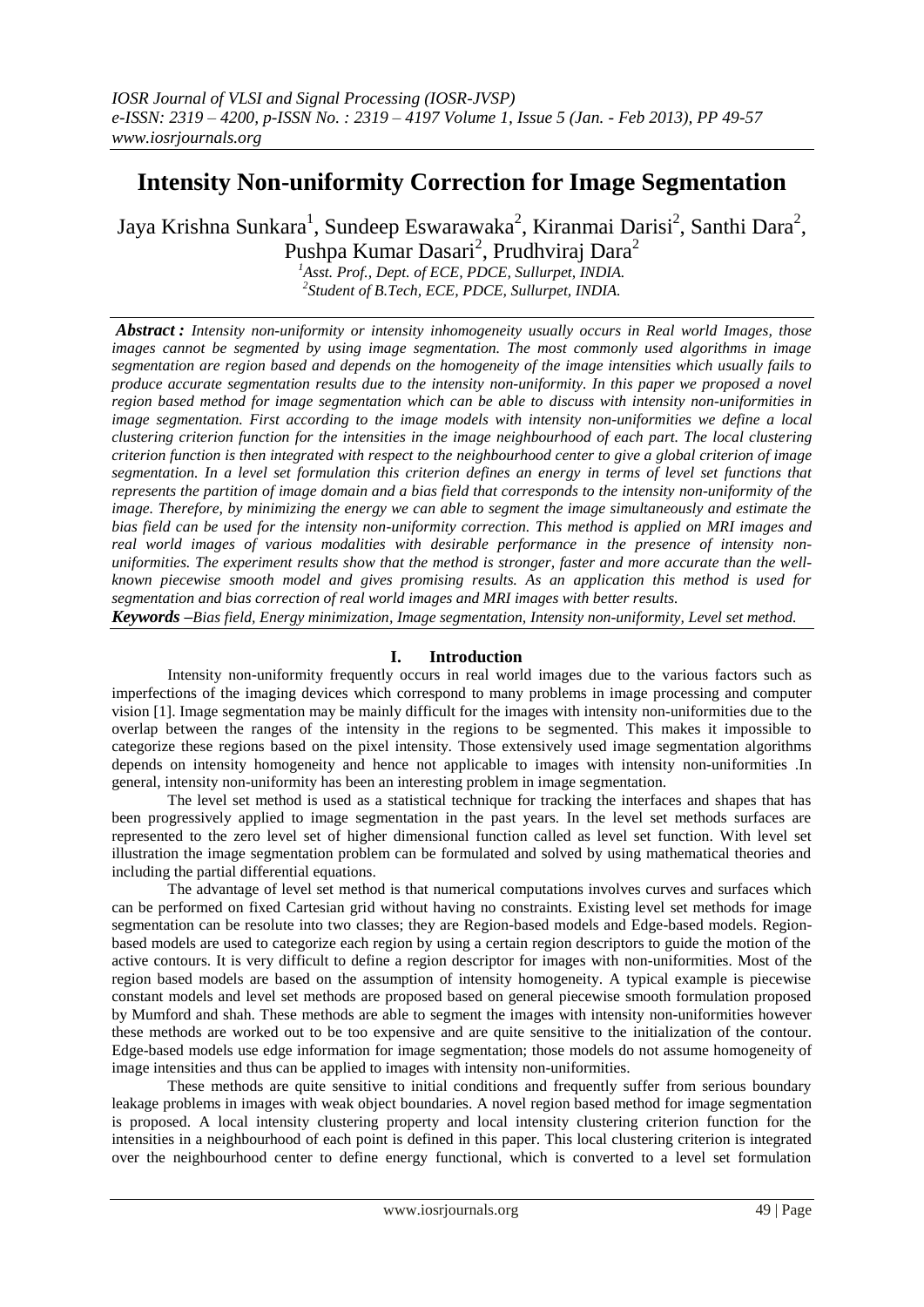minimization of this energy is achieved by an interleaved process of level set evolution and estimation of bias field. This method is applicable to the segmentation and bias correction of MR images.

#### **II. RELATED WORK**

Let Ψ be the image domain, and *I*:Ψ→R be a grey level image. The segmentation of the image *I* is achieved by finding a contour C, which separates the image domain Ψ into disjoint regions  $\Psi_1, \Psi_2, \ldots, \Psi_N$ , and a piecewise smooth function  $u$  that approximates the image  $I$  and is smooth inside each region  $\Psi_i$ . This can be formulated as a problem of minimizing the following Mumford –Shah functional

$$
f^{MS}(u,C) = \int_{\Psi} (I - u)^2 dx + \mu \int_{\Psi \setminus C} |\nabla u|^2 dx + v|c|
$$

Where first term is the data term, which forces *u* to be close to the image *I,* second term is the smoothening term, which forces *u* to be smooth within each of the regions separated by the contour C. The third term includes regularizing the contour C,  $\vert C \vert$  is the length of the contour C.

Let  $\Psi_1$ ,  $\Psi_2$ ...  $\Psi_{N}$ , be the regions in  $\Psi$  separated by the contour C , i.e.  $\Psi/C = \bigcup_{i=1}^{N}$  $\int_{i=1}^{1} \Psi_i$ . Then the contour C can be expressed as the union of the boundaries of the regions, denoted by  $C_1, C_2, \ldots, C_N$ , i.e.  $C = \bigcup_{i=1}^N C_i$  $\int_{i=1}^{N} C_i$ .

Therefore the above energy  $f^{MS}(u, C)$  can be equivalently written as

$$
f^{MS}(u_1, u_2, \dots, u_N, \Psi_1, \dots, \Psi_N) =
$$
  

$$
\sum_{i=1}^{N} \left( \int_{\Psi} (I - u_i)^2 dx + \mu \int_{\Psi \setminus C} |\nabla u_i|^2 dx + \nu |c_i| \right)
$$

Where  $u_i$  is the smooth function defined on the region  $\Psi_i$ . The methods aiming to minimize this energy are called piecewise smooth models. This procedure is computationally expensive and more over the piecewise model is sensitive to the initialization of the contour C. In a variational level set formulation, Chan and Vese [2] simplified the Mumford-Shah functional as the following energy.

$$
f^{cv}(\Phi, c_1, c_2) = \int_{\Psi} |I(x) - c_1|^2 H(\Phi(x)) dx
$$
  
+ 
$$
\int_{\Psi} |I(x) - c_2|^2 (1 - H(\Phi(x)) dx + \nu \int_{\Psi} |\nabla H(\Phi(x))| dx
$$

where H is the Heaviside function, and  $\Phi$  is a level set function [3]-[5]. The first two terms represent the data fitting terms, while the third term, with a weight  $v > 0$ , regularizes the zero level contour. Image segmentation is therefore achieved by find the level set function  $\Phi$  and the constants  $c_1$  and  $c_2$  that minimize the energy  $f^{CV}$ .

# **III. Framework for Image Segmentation and Non-uniformity Correction**

(a) Image model and problem Statement:

In order to deal with intensity non-uniformities in image segmentation, segmentation is based on image model. Image model describes the composition of real world images in which intensity non-uniformities represented as a component of an image.

Here we consider the multiplicative model of intensity non-uniformity from the physics of imaging in a variety of modalities, an observed image I can be represented as

$$
I=b_f\,T+N_a
$$

where T is the real image, it measures the intrinsic physical property of objects being imaged which is assumed to be piecewise constant, and  $b_f$  accounts for intensity non-uniformity, it is also called as bias field,  $N_a$  is additive noise and it can be assumed to be zero mean Gaussian noise. Here we consider the image I as a function I: Ψ→R defined on a continuous domain Ψ. The assumptions of real image and bias fields are explained in detailed as shown below:

- [1] Consider a circular neighbourhood  $O_Y$ , in this each pixel having different bias fields .The bias field  $b_f$  is slowly varying and can be approximated by a constant in a neighbourhood.
- [2] The real image T approximately divided into N distinct constant values  $c_1$ ....... $c_N$  in disjoint regions  $\Psi_1$ .........  $\Psi_N$  respectively, where regions  $\Psi_1$ ........  $\Psi_N$  forms a partition of the image domain

i.e. 
$$
\Psi = \bigcup_{i=1}^{N} \Psi_i
$$
 and

 $\Psi_i \cap \Psi_j$  = Null Set for  $i \neq j$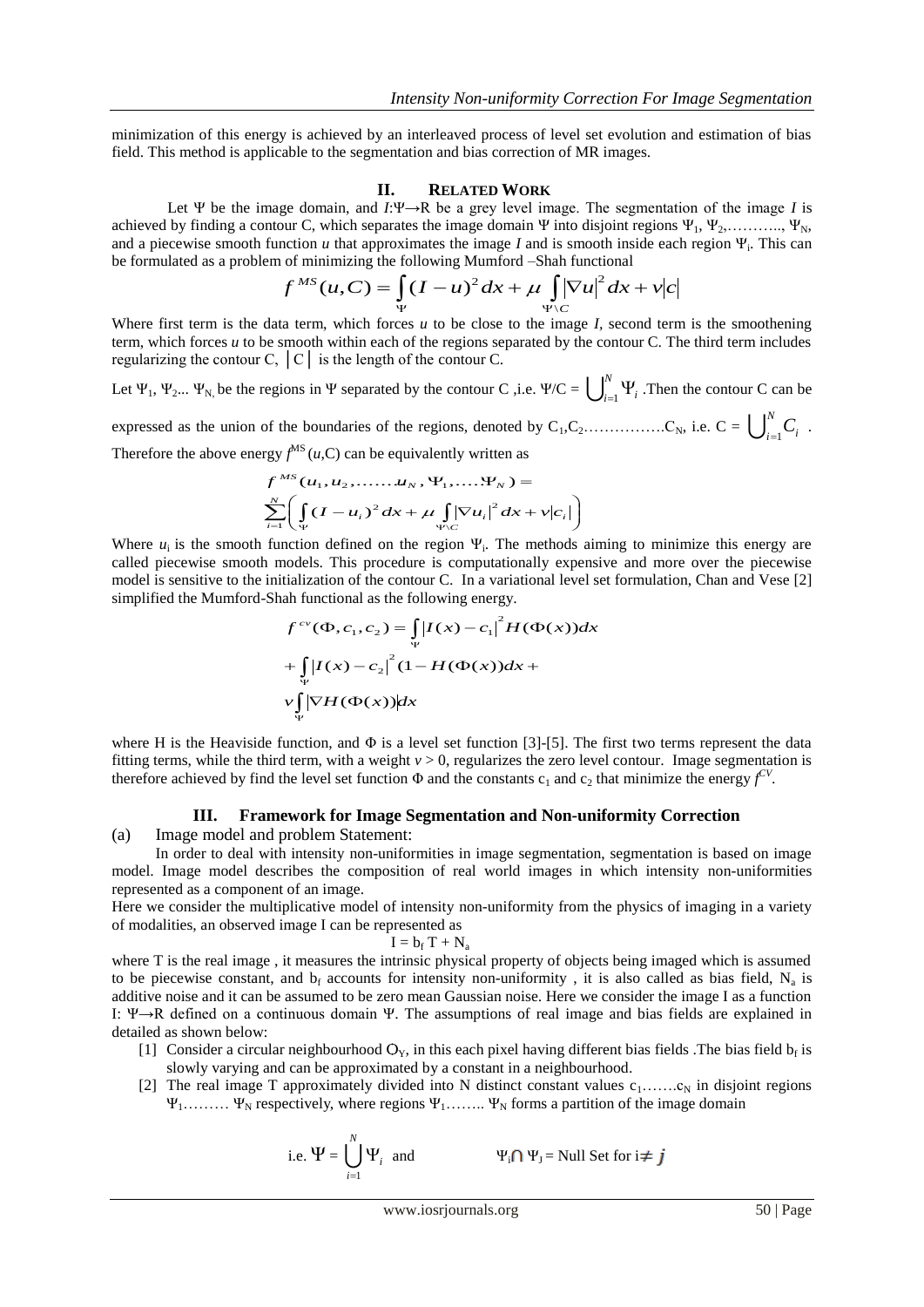Based on the observed image and the above two assumptions, we proposed a method to estimate the regions *N N*

 $\sum_{i=1}^{i}$  $\Psi_i$ , the constants  $\frac{c_i}{i}$  $=1$ , and the bias field . The estimations of regions, constants and bias fields are denoted as

$$
\begin{matrix} N & N \\ \wedge & \wedge \end{matrix}
$$

 $\frac{i}{i}$  $=$  $\Psi_i^{\vphantom{\dagger}}$  ,  $\sum_{i=1}^{n}$ 1  $=$ and  $\hat{b}$ . To avoid the spurious segmentation results caused by image noise, the bias field  $b_f$  should be

slowly varying and the regions should satisfy the certain regularity property. Based on the image model and the above two assumptions we will define a criterion. This criterion defined in terms of the regions  $\Psi_i$ , constants  $c_i$ and function  $b_f$ , as an energy in a variational framework, which is minimized for finding the optimal regions *N*

*N* ^

*i* 1  $\hat{\Psi}_i$ , constants  $\hat{c}_i$ *i* 1 , and bias field  $\hat{b}$ . The result of framework and minimizing the energy in image segmentation

and bias field estimation are simultaneously achieved.

(B) Local Intensity Clustering Property:

Region based image segmentation method typically depend on a specific region descriptor of the intensities of in each region to be segmented [6]. For example consider the seeded region based model, in this set of seeds as input along with the image. The seeds mark each of objects to be segmented. But this method is difficult to give such type of region descriptor for images with intensity non-uniformities. The overlap between the distributions of the intensities in the regions  $\Psi_1$ ………  $\Psi_N$  with the presence of intensity that's why it is impossible to segment these regions directly based on the pixel intensities. The property of local intensities is simple, which can be effectively exploited in the formulation of our method for image segmentation with simultaneous estimation of the bias field. Based on the observed image and assumptions we are able to derive a useful property of local intensities, which is referred to as a local intensity clustering property. Consider a circular neighbourhood with a radius  $\rho$  centered at each point  $y \in \Psi$  that is

$$
O_Y \stackrel{\Delta}{=} \{x : |x - y| \le \rho\}.
$$

The partition region *N*  $\frac{i}{i}$ <br>  $i=1$  $\Psi_i$  of the entire domain Ψ induces a partition of the neighbourhood of the O<sub>Y</sub>, i.e,

*N*  $Y$ <sup> $i-1$ </sup> $i$ <br> $i=1$  ${O_Y \cap \Psi_i}$ =  $O_Y \cap \Psi_i$  forms a partition of  $O_Y$ .

For a slowly varying bias field  $b_f$ , the values  $b_f(x)$  for all x in the circular neighbourhood  $O_Y$  are close to  $b_f(y)$ .

$$
b_f(x) \approx b_f(y) \quad \text{for} \quad x \in O_y
$$

Where  $b_f(x)$  is the bias field with the function of x,  $b_f(y)$  is the bias field with the function of y. Thus, the intensities  $b_f(x)T(x)$  in each sub-region  $O_Y \cap \Psi_i$  are close to the constant  $b_f(y)$  that is

$$
b_f(x)T(x) \approx b_f(y)c_i \quad \text{ for } x \in O_y \cap \Psi_i
$$

where  $b_f(y)$   $c_i$  is the constant,  $b_f(y)$  is the bias field with the function of y,  $b_f(x)$  is the bias field with the function of x, and  $T(x)$  is the real image with the function of x. substitute above equation in the observed image equation then we get

$$
I(x) \approx b_f(y) c_i + N_a(x) \quad \text{for} \quad x \in O_y \cap \Psi_i
$$

In the above equation  $N_a(x)$  is the additive zero mean Gaussian noise. That is the intensities in the set  $I = \{I(x):$ *i*

 $x \in O_v \cap \Psi_i$  forms a cluster with center  $m_i \approx b_f(y)c_i$ , which can be considered as samples drawn from a Gaussian distribution with mean  $m_i$ .

#### (C) Energy formulation:

By using the local intensity clustering property intensities in the neighbourhood  $O<sub>Y</sub>$  can be classified into N clusters, with centers  $m_i \approx b_f(y)$  c<sub>i.</sub> This property is applied to the standard K means clustering to classify these local intensities. For the intensities  $I(x)$  in the neighbourhood  $O<sub>Y</sub>$ , the K means algorithm is an iterative process to minimize the clustering criterion. It can be written in a continuous form as

$$
F_{y} = \sum_{i=1}^{N} \int_{\Omega_{y}} |I(x) - m_{i}|^{2} u_{i}(x) dx
$$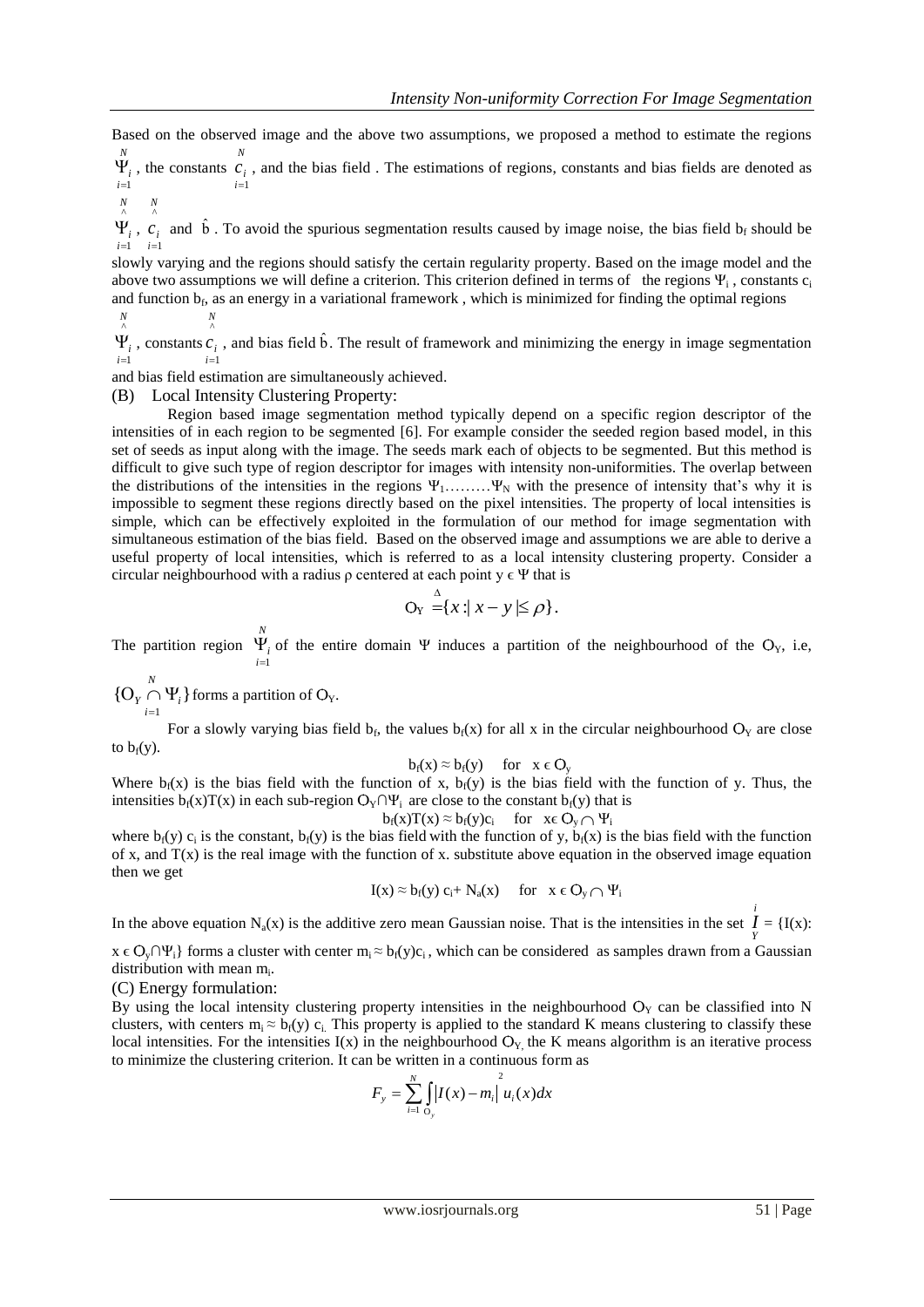Everyplace m<sub>i</sub> is the cluster center of the i<sup>th</sup> cluster, u<sub>i</sub> is the membership function of the region  $\Psi_i$ . i.e, u<sub>i</sub>(x)=1 for  $x \in \Psi_i$ ,  $u_i(x)=0$  for x does not belongs to  $\Psi_i$  [3], [7], [8]. The above equation is in the form of energy equation  $F=\int x dx$ . Then the above equation can be rewritten as

$$
F_{y} = \sum_{i=1}^{N} \int_{\Psi_{i} \cap \Theta_{y}} \left| I(x) - m_{i} \right|^{2} dx
$$

In view of the clustering criterion in above equation and the approximation of the cluster center by  $m_i \approx b_f(y) c_i$ . Clustering criterion for classifying the intensities in  $O<sub>Y</sub>$  as

$$
R_{y} = \sum_{i=1}^{N} \int_{\Psi_{i} \cap O_{y}} k(y - x) |I(x) - b_{f}(y)c_{i}|^{2} dx
$$

Where  $k(y-x)$  is non-negative window function, also called as Kernel function [9]. K(y-x) = 0 for x does not belongs to  $O_Y$ . With the window function, the clustering criterion function  $R_y$  can be rewritten as

$$
R_{y} = \sum_{i=1}^{N} \int_{\Psi_{i}} k(y - x) |I(x) - b_{f}(y)c_{i}|^{2} dx
$$

This local clustering criterion function is a basic element in the formulation of our method. The local clustering criterion function  $R_y$  evaluates the classification of the intensities in the neighbourhood  $O<sub>Y</sub>$  given by the partition

*N i*  ${O_Y \cap \Psi_i}$  of  $O_Y$ . The smaller value of the  $R_y$  is the better classification. 1  $\equiv$ 

We define the optimal partition *N*  $\int_{i=1}^{1}$  $\Psi_i$  of the entire domain Ψ. Such that the local clustering criterion function R<sub>y</sub> is

minimized for all y in Ψ. Then we need to jointly minimize  $R_y$  for all y in the Ψ. This can be achieved by minimizing the integral of  $R_y$  with respect to y over the image domain Ψ. We define an energy  $R = \ln 4$ 

$$
R = \int \left[ \sum_{i=1}^{N} \int_{\mathbf{w}_i} k(y-x) I(x) - b_f(y) c_i \right]^2 dx \, dy
$$

We omit the domain Ψ in the subscript of the integral symbol if the integration is over the entire domain Ψ. By minimizing the energy with respect to the regions  $\Psi_1$ …..  $\Psi_N$ , constants  $c_1$ …..  $c_N$  and the bias field  $b_f$ , we can estimate the bias field and image segmentation. The choice of kernel function k is flexible. For example it can be a truncated uniform function, defined as K(u)=a for  $|u| \le \rho$  and k(u)=0 for  $|u| > \rho$ . If a is positive constant then  $\int k(u)=1$ . Then kernel function k is chosen as a truncated Gaussian function defined by

$$
k(u) = \begin{cases} (1/e)\ell^{-|u|^2} / 2\sigma^2, \text{ for } |u| \le \rho \\ 0, \qquad \text{otherwise} \end{cases}
$$

where e is the normalized constant,  $\sigma$  is the standard deviation of the Gaussian noise,  $\rho$  is the radius of the neighbourhood  $O<sub>Y</sub>$ 

According to the degree of the intensity non-uniformity the neighbourhood  $O<sub>Y</sub>$  and the radius  $\rho$  should be selected. For more localized intensity non-uniformity the bias field b varies faster and the approximation of the equation  $b_f(x) \approx b_f(y)$  for  $x \in Q_y$ . The above equations are valid only in the smaller neighbourhood. A smaller  $ρ$  should be used as the radius of the neighbourhood  $O<sub>Y</sub>$ .

## **IV. Level Set Formulation and Energy Minimization**

In level set formulation, level set function takes only positive and negative signs and this represents a part in the image Ψ. From the expression of  $\epsilon$  we cannot derive solution to the energy minimization problem. And by using well- established variational methods, the energy minimization can be solved in level set formulation. Consider ϕ: Ψ→R represents a level set function, and then it defines two disjoint regions

$$
\Psi_1 = \{x: \phi(x) > 0\}
$$

There are two types of level set formulation. They are  $(1)$  Two phase level set Formulation (N=2)

 $\Psi_2 = \{x: \phi(x) < 0\}$ (2) Multiphase level set formulation(N>2)

#### (1)Two phase level set formulation:

In this case the image domain is partitioned into two disjoint regions  $\Psi_1$  and  $\Psi_2$  and a level set function is  $\phi$  is used to represent the disjoint regions. Here the two disjoint regions  $\Psi_1$  and  $\Psi_2$  are represented with their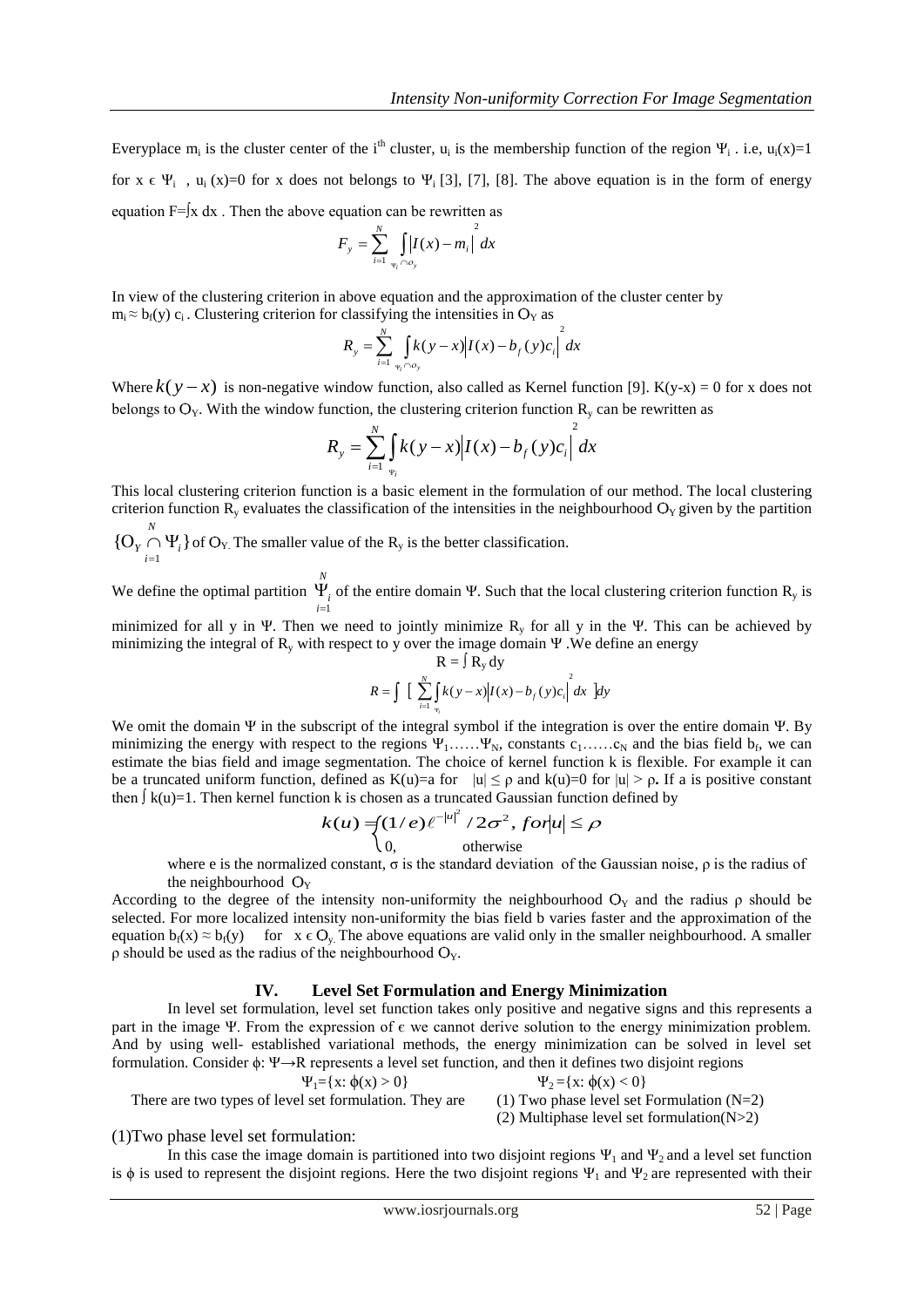membership functions defined by  $M_1(\phi)=H(\phi)$  and  $M_2(\phi)=1-h(\phi)$ , where H is the Heaviside function [10], [11]. We can define energy as

$$
R = \int \int_{t=1}^{N} \int_{\Psi_i} k(y - x) |I(x) - b_f(y) c_i|^{2} dx dy
$$

Thus for  $N=2$  case the above energy equation can be expressed in terms of the level set formulation

$$
R = \int \left( \sum_{i=1}^{N} \int k(y-x) \left| I(x) - b_f(y) c_i \right|^2 M_i(\Phi(x)) dx \right) dy
$$

By exchanging the order of integration we have

$$
R = \int \left( \sum_{i=1}^{N} \int k(y-x) \left| I(x) - b_f(y) c_i \right|^2 dy \right) M_i(\Phi(x)) dx
$$

The variables of the energy R can be written as  $R(\phi, C, b_f)$  where C represents the constants c<sub>1</sub>……c<sub>N</sub> with a vector c,  $\phi$  represents the level set function and b<sub>f</sub> represents the bias field [12]. The energy R( $\phi$ ,C,b<sub>f</sub>) can be rewrite as

$$
R(\Phi, C, b_f) = \int \left( \sum_{i=1}^{N} e_i(x) M_i(\Phi(x)) dx \right)
$$

where  $e_i$  is given by

$$
e_i(x) = \int k(y-x) |I(x) - b_f(y)c_i|^{2} dy
$$

The equivalent expression for the function  $e_i$  can be defined as

$$
e_i(x) = I^2 1_k - 2c_i I(b_f * k) + c_i^2 (b_f^2 * k)
$$

Where \* is the convolution operator and  $1_k=[k(y-x)$  which is equal to constant 1, except near the boundary of the image Ψ [13]. The variational level set formulation is defined by

$$
F(\phi, c, bf) = R(\phi, c, bf) + vL(\phi) + \mu Rp(\phi)
$$

Where  $L(\phi)$  and  $R_p(\phi)$  can be defined as the regularization terms  $L(\phi) = \int |\nabla H(\phi)| dx$ 

$$
L(\phi) = \int |\nabla H(\phi)| dx
$$

The  $L(\phi)$  represents the arc length of the contour and then it smooth the contour

$$
R_p(\phi) = \int p(\ |\nabla \phi| \ )dx
$$

The  $R_p(\phi)$  is also called as distance regularization term and in different general variational level set formulation is called as distance regularized level set evolution [14]. The level set function  $\phi$  and the bias field estimation gives the result of image segmentation and this can be obtained by minimizing the energy. The energy can be minimized in iteration process, and in each iteration the minimizing can be done by doing partial differentiation of  $F(\phi, C, b_f)$  with respect to  $\phi$ , c, and  $b_f$ .

(1) Energy Minimization with respect to  $\phi$ :

By making C and b as fixed, the minimization of  $F(\phi, C, b_f)$  with respect to  $\phi$  can be achieved by using standard gradient descent method.

$$
\frac{\partial \phi}{\partial t} = -\frac{\partial f}{\partial \phi}
$$
 where  $\frac{\partial f}{\partial \phi}$  is the gateaux derivative.

By minimizing the energy  $R(\phi, C, b_f)$  with respect to C and  $b_f$ , the constants  $c_1$  and  $c_2$  in C and the bias field  $b_f$  are updated during the level set formulation.

- (2) Energy minimization with respect to C:
	- By making  $\phi$  and b as fixed, the optimal C that minimizes the energy R( $\phi$ ,C,b<sub>f</sub>) denoted by  $\hat{C} = (\hat{C}_1, \dots, \hat{C}_n)$  by, is given by

$$
\hat{C}_i = \frac{\int (b_f * k) I u_i dy}{\int (b_f^2 * k) u_i dy}, i = 1, 2, .... N \qquad u_i(y) = M_i(\emptyset(y)).
$$

(3) Energy minimization with respect to  $b_f$ :

By making  $\phi$  and C as fixed, the optimal b that minimizes the energy R( $\phi$ ,C,  $b_f$ ) denoted by  $\hat{b}_f$ 

$$
\hat{\mathbf{b}}_{\mathbf{f}} = \frac{(\boldsymbol{\Pi}^{(1)})^* \boldsymbol{K}}{T^{(2)} * \boldsymbol{K}}
$$
 where  $T^{(1)} = \sum_{i=1}^N c_i u_i$  and  $T^{(2)} = \sum_{i=1}^N c_i^2 u_i$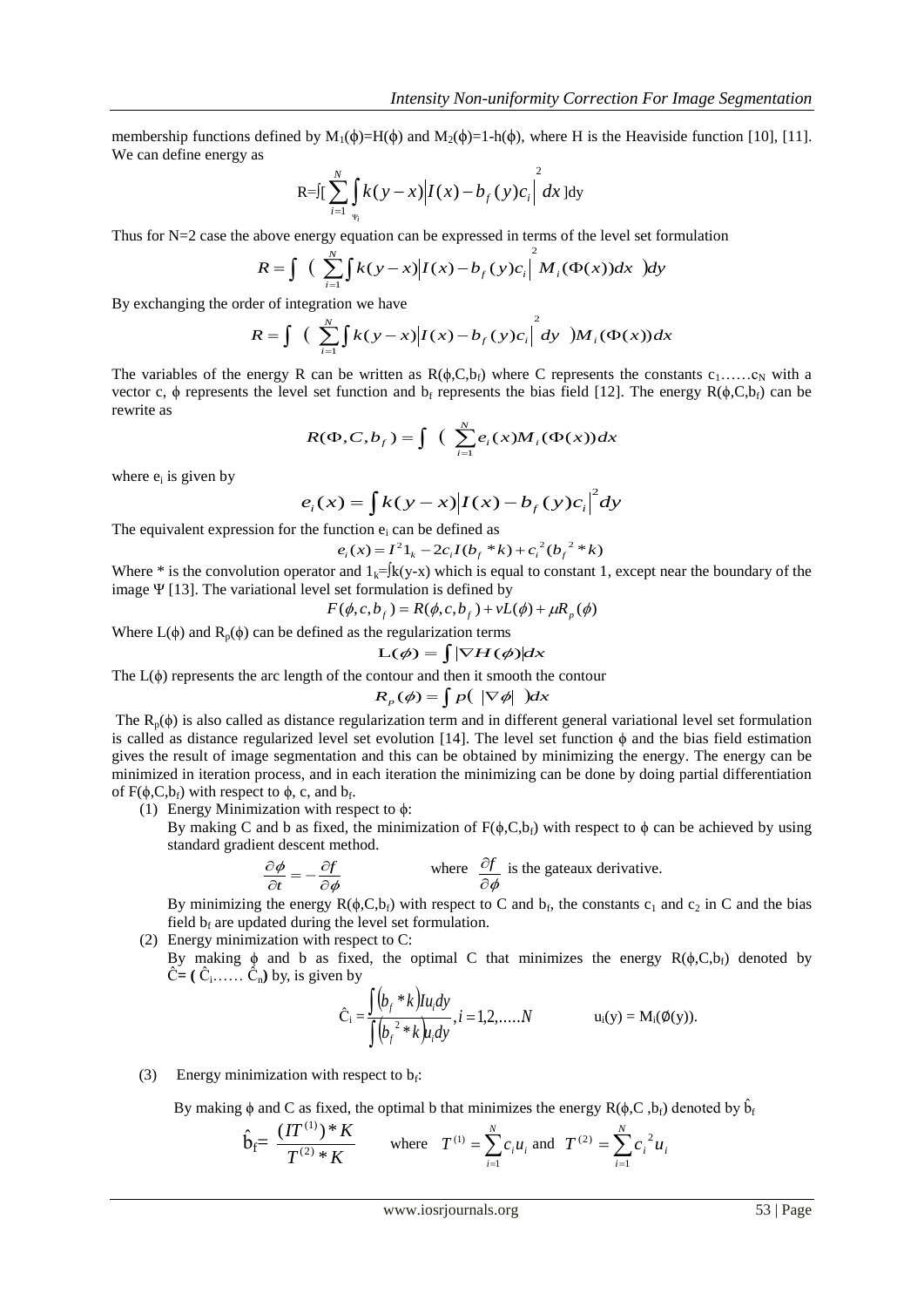The slowly varying property of the derived optimal estimator  $\hat{b}_f$  is convoluted with kernel function k.

2. Multi-Phase Level set Formulation:

In this case we use two or more level set functions  $\phi_1$  ………………... $\phi_k$  to define N membership functions [7].

$$
M_1(\emptyset_1 \emptyset_2) = H(\emptyset_1, \emptyset_2),
$$
  
\n
$$
M_2(\emptyset_1 \emptyset_2) = H(\emptyset_1)(1-H(\emptyset_2)),
$$
  
\n
$$
M_3(\emptyset_1, \emptyset_2) = 1-H(\emptyset_1).
$$

And the above functions gives the three phase level set formulations. The energy in the first equation can be

converted to a multiphase level set formulation is expressed as

$$
R(\Phi, C, b_f) = \int \left( \sum_{i=1}^{N} e_i(x) M_i(\Phi(x)) dx \right)
$$

The energy functional F in multiphase level set formulation is given by

$$
F(\phi, C, b_f) \stackrel{\Delta}{=} R(\phi, C, b_f) + R_p(\phi)
$$

The minimization of the energy  $\varepsilon$  ( $\phi$ , C, b) can be achieved by the same procedure as in the two-phase case [15],  $[16]$ .

## **V. SIMULATION RESULTS AND DISCUSSIONS**

We first demonstrate our method in the two-phase case (i.e.  $N=2$ ). Unless otherwise specified, the parameter  $\sigma$  is set to 4for the experiments in this section. All the other parameters are set to the default values. Fig. 1 shows the results for a MRI image. The curve evolution processes are depicted by showing the initial contours (in the left column), bias field (in the middle column).



Fig. 1: Segmentation for MR images.

Intensity non-uniformities can be clearly seen in these two images. Our method is able to provide a desirable segmentation result for such images. The estimated bias field by our method can be used for intensity nonuniformity correction (or bias correction). Given the estimated bias field, the bias corrected image is computed as the quotient  $I/\hat{b}_f$ . To demonstrate the effectiveness of our method in simultaneous segmentation and bias field estimation, we applied it to medical images with intensity non-uniformities. These images exhibit clear intensity non-uniformities. The initial contour is plotted on the original image in Column 1 of Fig.2. The corresponding results of segmentation, bias field estimation, and bias correction are shown in Columns 2, 3 and 4, respectively. These results demonstrate desirable performance of our method in segmentation and bias correction. We first display the results for MR images in the first column of Fig. 2. These images exhibit obvious intensity nonuniformities. The segmentation results, computed bias fields, bias corrected images, are shown in the second, third, and fourth column respectively. It can be seen that the intensities within each tissue become quite homogeneous in the bias corrected images. The improvement of the image quality in terms of intensity homogeneity can be also demonstrated by comparing the histograms of the original images and the bias corrected images.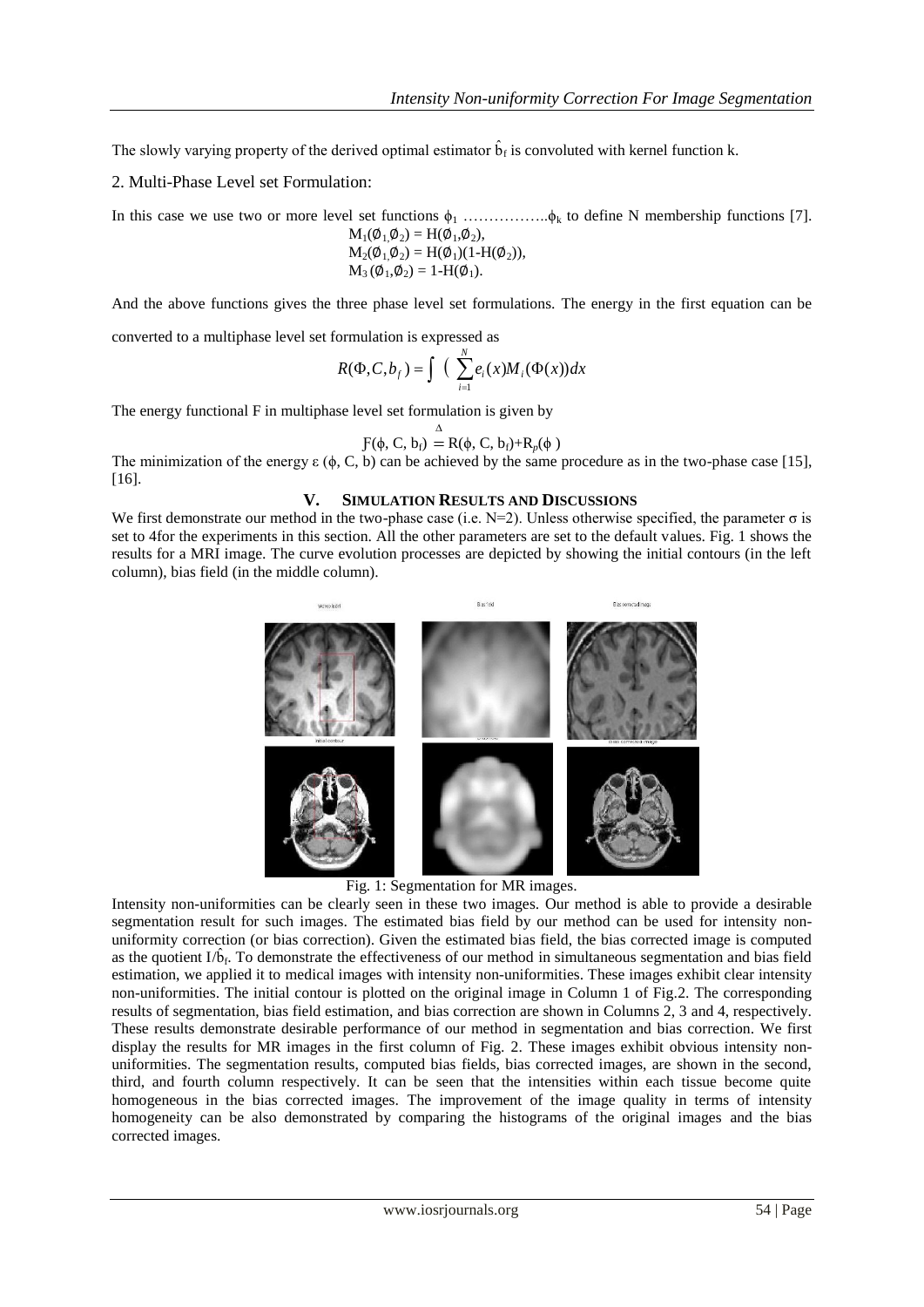

Fig. 2: Simulation Results with MR images as input



Fig. 3: Simulation Results with another MR Image as input along with Histograms

The histograms of the original images (left) and the bias corrected images (right) are plotted in the fifth column. The results of the real world images are as follows. In the fig. 4, it consists of the different modules in the real world images such as 50 iterations in column-1,bias field in column-2, Bias corrected in column-3,and the original image in column-4 ,and the histogram is generated between the original image and the bias corrected image as shown in the fig 3.



Fig. 4: Simulation Results with another MR Image as input along with Histograms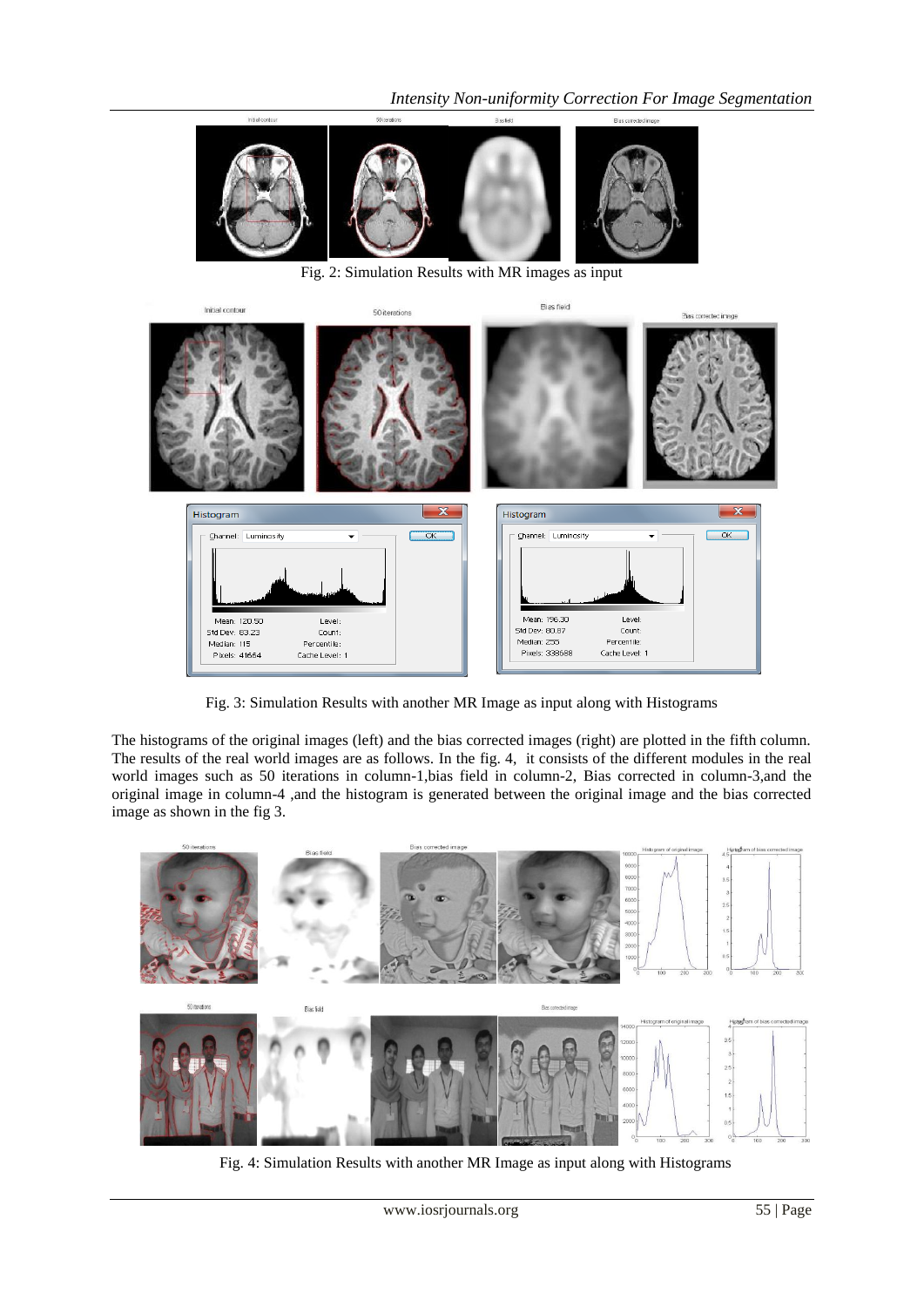The results of novel region based method when applied on the real world images in multiphase are shown below:



Fig 5: Simulation Results of Multiphase algorithm with Real world Images as input along with Histograms.

The present work can be extended by considering a specialized database or set of images of different categories. Also by considering rectangular neighbourhood rather than circular neighborhood the overlapping of intensity regions can be avoided well.

# **VI. CONCLUSIONS**

We have presented a variation level set framework for segmentation and bias correction of images with intensity non-uniformities. Based on a generally accepted model of images with intensity non-uniformities and a derived local intensity clustering property, we define energy of the level set functions that represent a partition of the image domain and a bias field that accounts for the intensity non-uniformity. Segmentation and bias field estimation are therefore jointly performed by minimizing the proposed energy functional. The slowly varying property of the bias field derived from the proposed energy is naturally ensured by the data terminal our variation framework, without the need to execute a clear smoothing term on the bias field. Our method is much more robust to initialization than the piecewise smooth model. Experimental results have demonstrated superior performance of our method in terms of accuracy, efficiency, and robustness. As an application, our method has been applied to MR image segmentation and bias correction with promising results.

## **Acknowledgements**

At the outset we express our gratitude to Dr. P Gopal Reddy sir, Director, PDCE, Sullurpet, Dr. A Siva Sankar sir, Principal, PDCE, Sullurpet, and the faculty members Y Ravi Sankaraiah sir, MS Abdullah sir, B Chandra Sekhar sir, V Kiran Kumar sir, S Sri Harshith sir, M Chiranjeevi sir, M Balaji Kumar sir, P Srinivasulu sir, M Gangadhar sir, E Sasikala madam, K Bharathi madam, G Sumalatha madam, B Mahendra sir and D Baba Prasad sir who have guided us in completing this work with their esteemed cooperation and valuable guidance, and who has given our work a shape and success.

#### **REFERENCES**

## **Journal Papers:**

- [1] Chunming Li, Rui Huang, Zhaohua Ding, J. Chris Gatenby, Dimitris N. Metaxas*,* and John C. Gore, "A Level Set Method for Image Segmentation in the Presence of Intensity Inhomogeneities With Application to MRI", *IEEE Trans. Image. Process.*, vol. 20, no. 7, July 2011.
- [2] T. Chan and L. Vese, "Active contours without edges," *IEEE Trans. Image. Process.*, vol. 10, no. 2, pp. 266–277, Feb. 2001.
- [3] R. Ronfard, "Region-based strategies for active contour models," *Int. J. Comput. Vis.*, vol. 13, no. 2, pp. 229–251, Oct. 1994.
- [4] C. Samson, L. Blanc-Feraud, G. Aubert, and J. Zerubia, "A variational model for image classification and restoration," *IEEE Trans. PatternAnal. Mach. Intell.*, vol. 22, no. 5, pp. 460–472, May 2000.
- [5] S. Osher and J. Sethian, "Fronts propagating with curvature-dependent speed: Algorithms based on Hamilton-Jacobi formulations," *J. Comp.Phys.*, vol. 79, no. 1, pp. 12–49, Nov. 1988.
- [6] V. Caselles, F. Catte, T. Coll, and F. Dibos, "A geometric model for active contours in image processing," *Numer. Math.*, vol. 66, no. 1, pp. 1–31, Dec. 1993.
- [7] D. Cremers, "A multiphase level set framework for variational motion segmentation," in *Proc. Scale Space Meth. Comput. Vis.*, Isle of Skye, U.K., Jun. 2003, pp. 599–614.
- [8] C. Li, R. Huang, Z. Ding, C. Gatenby, D. Metaxas, and J. Gore, "A variational level set approach to segmentation and bias correction of medical images with intensity Inhomogeneity," in *Proc. Med. Image Comput. Aided Intervention*, 2008, vol. LNCS 5242, pp.1083– 1091, Part II.
- [9] C. Li, C. Kao, J. C. Gore, and Z. Ding, "Minimization of region-scalable fitting energy for image segmentation," *IEEE Trans. ImageProcess*, vol. 17, no. 10, pp. 1940–1949, Oct. 2008.